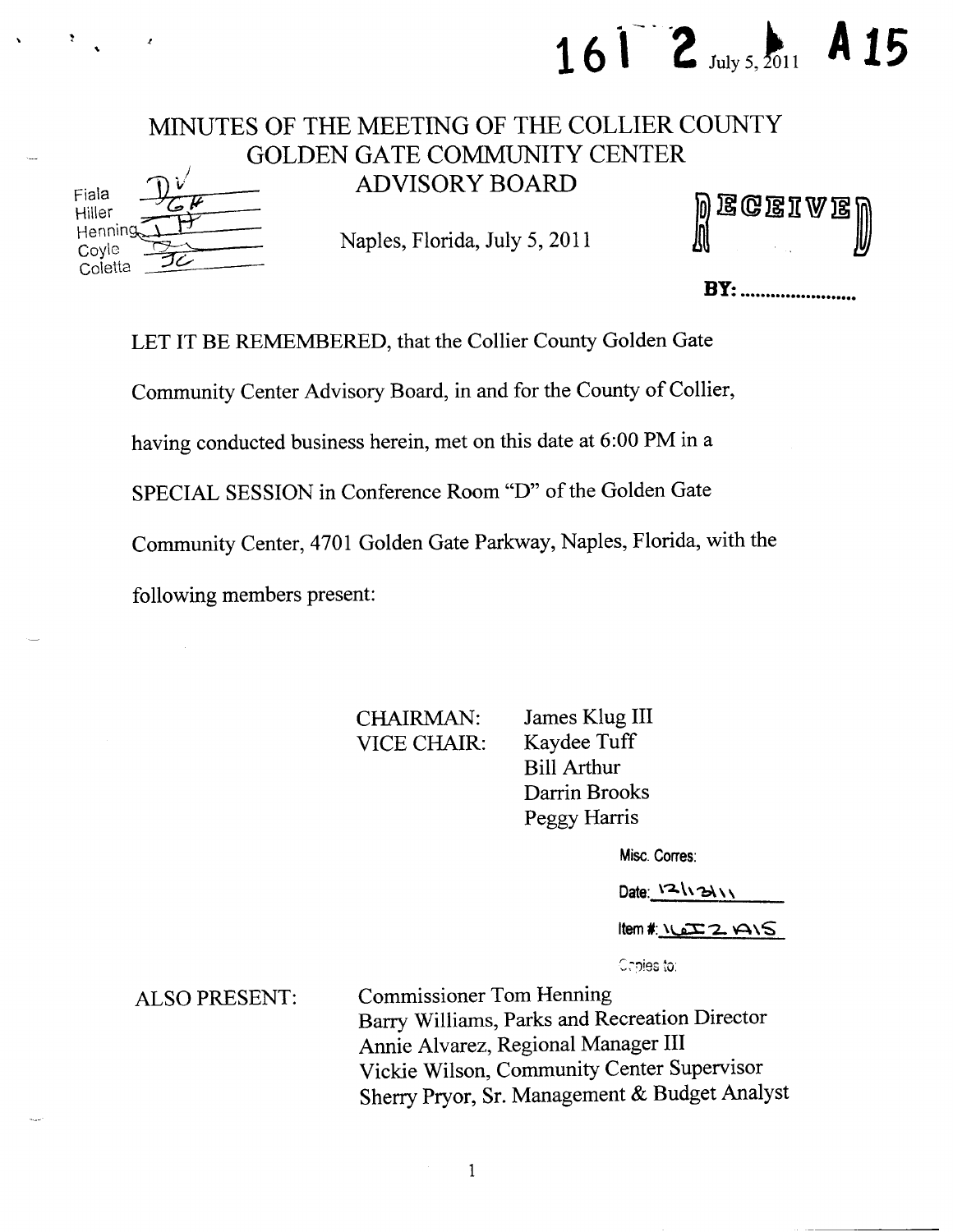## 161 2  $_{\text{July }5,2011}$  A 15

#### L. Call to Order The meeting was called to order at 6:00 PM by Chairman, James Klug III.

- II. Attendance—Establish <sup>a</sup> Quorum A quorum was established.
- III. Approval of Agenda

Bill Arthur moved to approve the July 5, 2011 Agenda as submitted. Second by Darrin Brooks. Motion carried unanimously 5-0.

IV. Commissioner Henning meeting with Advisory Board

He indicated the Advisory Board had concerns with the Budget/Budget Process with valid questions that need to be answered.

#### V. Approval of June 6, 2011 Minutes

BillArthur moved to approve the June 21, 2011 Minutes as submitted. Second by Peggy Harris. Motion carried unanimously 5-0.

VI. Public Comments None

#### VII. Member Comments

Barry Williams addressed the GGCC MSTU Advisory Board and agreed the MSTU's Budget Process is complicated.

- February— BCC policy 3% cut was set due to property value decrease  $\bullet$
- March/April—Department Staff enters data in GovMax to create draft  $\bullet$ budget.
- May Draft Budget to County Manager for approval.
- June— Draft Budget to Advisory Board for approval.
- July—Advisory Board sets millage rate.  $\bullet$
- September— Budget and millage rate submitted for BCC approval.  $\bullet$

Barry Williams welcomed James Klug to participate in the Budget Process and offered an Advisory Board Budget Workshop in March.

James Klug expressed interest in being involved when budget decisions are made and prior to entering data in the GovMax stage.

Annie Alvarez stated the MSTU's property values are available after June 1. Staff need the property values to complete the GGCC MSTU's draft budget. She reports the MSTU's budget status every month.

- Revenue, Personal Services, Expenses and Operating Budget
- Overall Report at the end of the fiscal year and the beginning of the year.
- Informs Advisory Board of future possible cuts and other issues.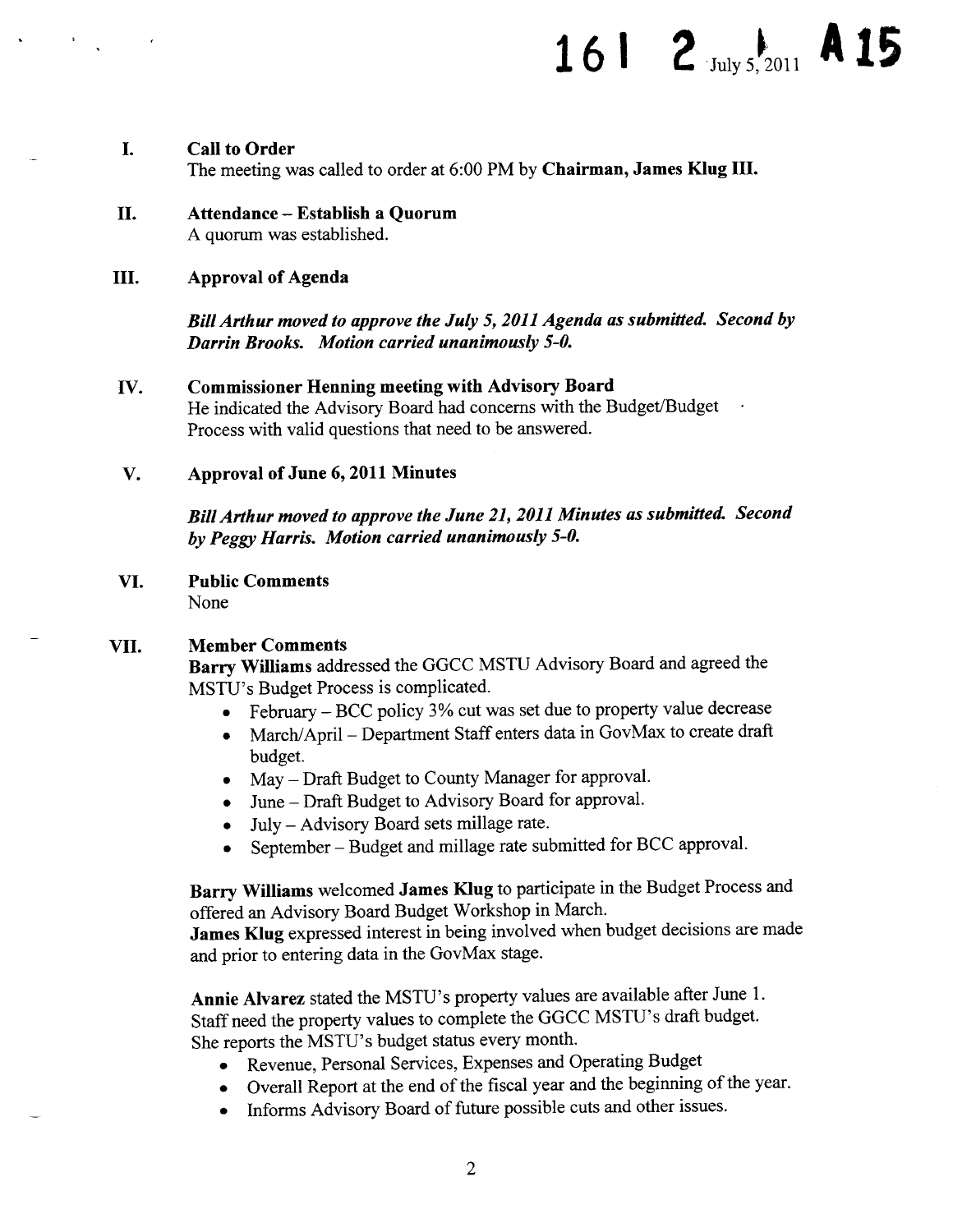# 16  $\frac{2}{J_{\text{uly}}/5,2011}$ A 15

Staff has been directed by the Advisory Board on all Capital Items.

Jim Klug commended the Staff for all their cooperation in aiding him to understand the complicated budget.

He noted the Advisory Board approved the budget prior to property value adjustments. The adjusted draft budget will require approval from the Advisory Board prior to submission to the BCC for their approval.

He clarified the Capital Outlay account includes the funds to resurface the playground and ask what is the advantage of deferring\$ 30, 000 FY2011 to 2012 Budget.

Sherry Pryor responded if the \$30,000 is not spent this year, the funds will go into the Carry Forward account, which will be money that does not have to be raised FY2012. She asked for direction from the Advisory Board on which account the \$30,000 and \$13,600 should be transferred to and if the MSTU wants to keep the Millage rate at . 1990.

It was noted the Advisory Board has until September to make final recommendations on the millage rate.

Discussion was made on the transfer of funds FY2011 to FY2012 and to an account most flexible to access funds when necessary. It was decided to direct Staff to transfer funds to the Contingency Fund.

Ed Rogan - GG Civic Association inquired on the type of resurfacing to be installed on the playground. He stated there was a need for a shade structure for the playground, especially during the summer.

Barry Williams responded the playground's special rubberize surface is expensive and ADA accessible.

Annie Alvarez stated the Staff has researched shade structures and has received a quote for \$120,000 - \$150,000. Staff is working on a matching Grant opportunity.

Jim Klug reviewed the "FY2011 Prior Year and FY2012 Current Year CAP for Fund  $130"$  – An Indirect Cost by Line Item. (See attached) Sheryl Pryor noted this report was drafted by a hired Consultant and is based on FY2010 actual expenditures and actual statistical data of use. He compared the percentile differences on line items and asked several questions. Staff indicated the Ad Valorem on the report was incorrect and has since been

adjusted.

Sherry Pryor assured the Advisory Board there was no duplicated Indirect Cost line items within the budget expenditures.

Commissioner Henning asked Staff what GGCC charges for Wheels participants living within and out of the MSTU District and what is the Center's benefit for the MSTU.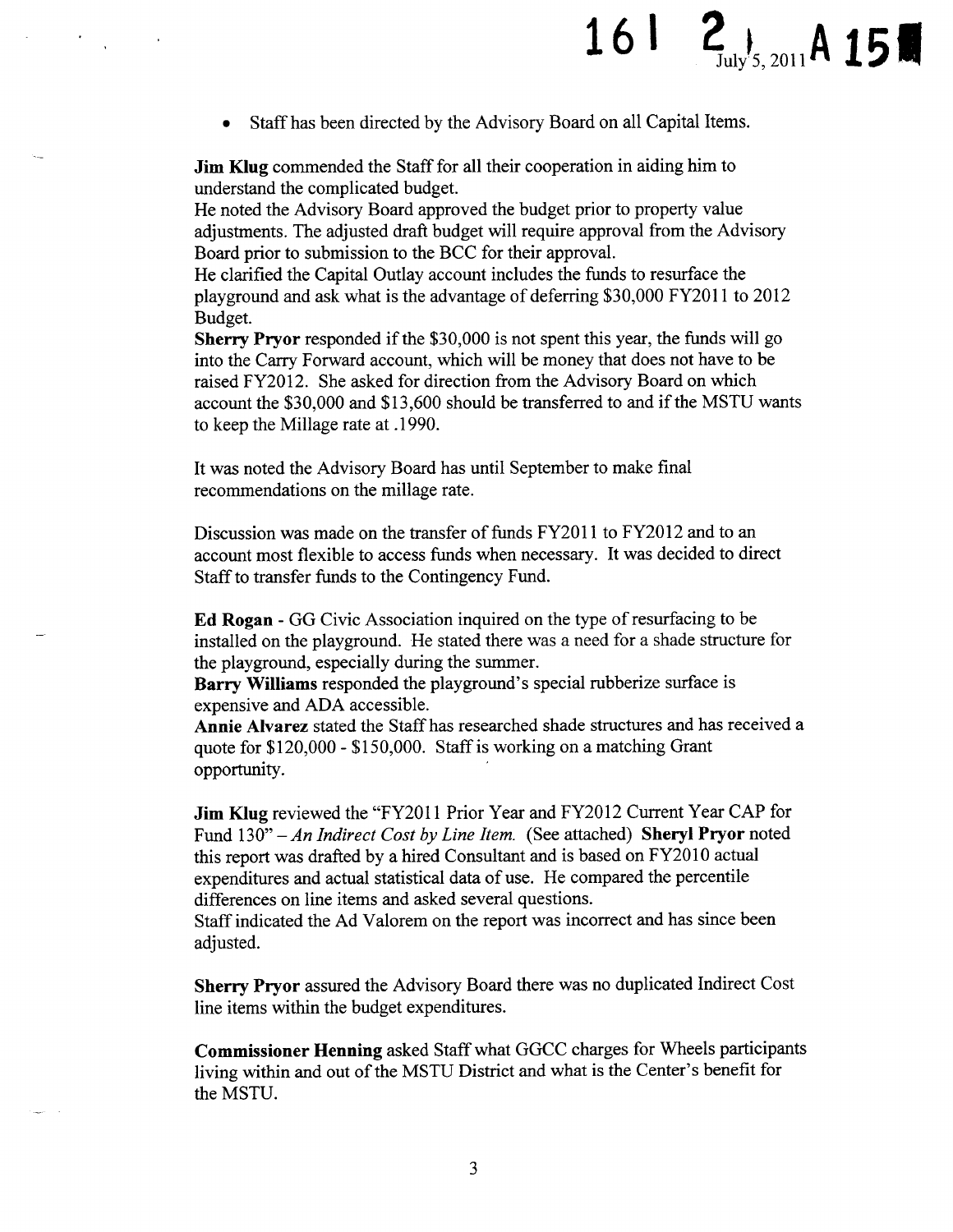Jim Klug responded the Advisory Board has that same concern and will address the issue in the near future.

16 I

July 5, 2011

Darrin Brooks left at 7: 00 pm.

Staffwill have Ilonka Washburn research what indirect costs are covered under the \$193,915 - Facilities Management account.

Further discussion was made on holding a Budget Workshop in March, before data input into GovMax. Staff will bring the Indirect Cost Book for the Board to review.

Annie Alvarez suggested the Advisory Board review the GGCC Fee Policy and make change recommendations to be submitted to the BCC for approval. Vickie Wilson distributed" Wheels Skate & BMX Park Membership Status per Zip Code— Active Memberships" and " Wheels Skate BMX Park FY2011 Expenses" reports. ( See attached)

Jim Klug reviewed the reports revenue and expenses for Wheels. He was concerned the facility is operating at a large loss.

Annie Alvarez stated revenue from room, amphitheatre and green space was not included in the revenue report. She also voiced concerns and reported cuts in Staff and Staff hours, plus the cross training for the facility.

Kaydee Tuff suggested additional County wide promotional efforts to advertise Wheels in lieu of raising the fee structure.

Jim Klug suggested Staff research the square footage on all the GGCC facilities to attain the actual percentage on County/MSTU split.

Barry Williams noted the 60/40 MSTU split was a verbal agreement and not covered in the Ordinance.

Discussion was ensued on how the Carry Forward has been increased by not filling the positions and the importance of filling the 2-vacant positions. The Board directed Staff to fill the positions by October 1<sup>st</sup>. Staff will make the request recommendation to fill the positions for October  $1<sup>st</sup>$ . A suggestion was made to use Job Bank Employees as a possible resource.

There being no further business for the good of the County, the meeting was adjourned by order of the Chair at 7:50 PM.

### COLLIER COUNTY GOLDEN GATE COMMUNITY CENTER ADVISORY BOARD